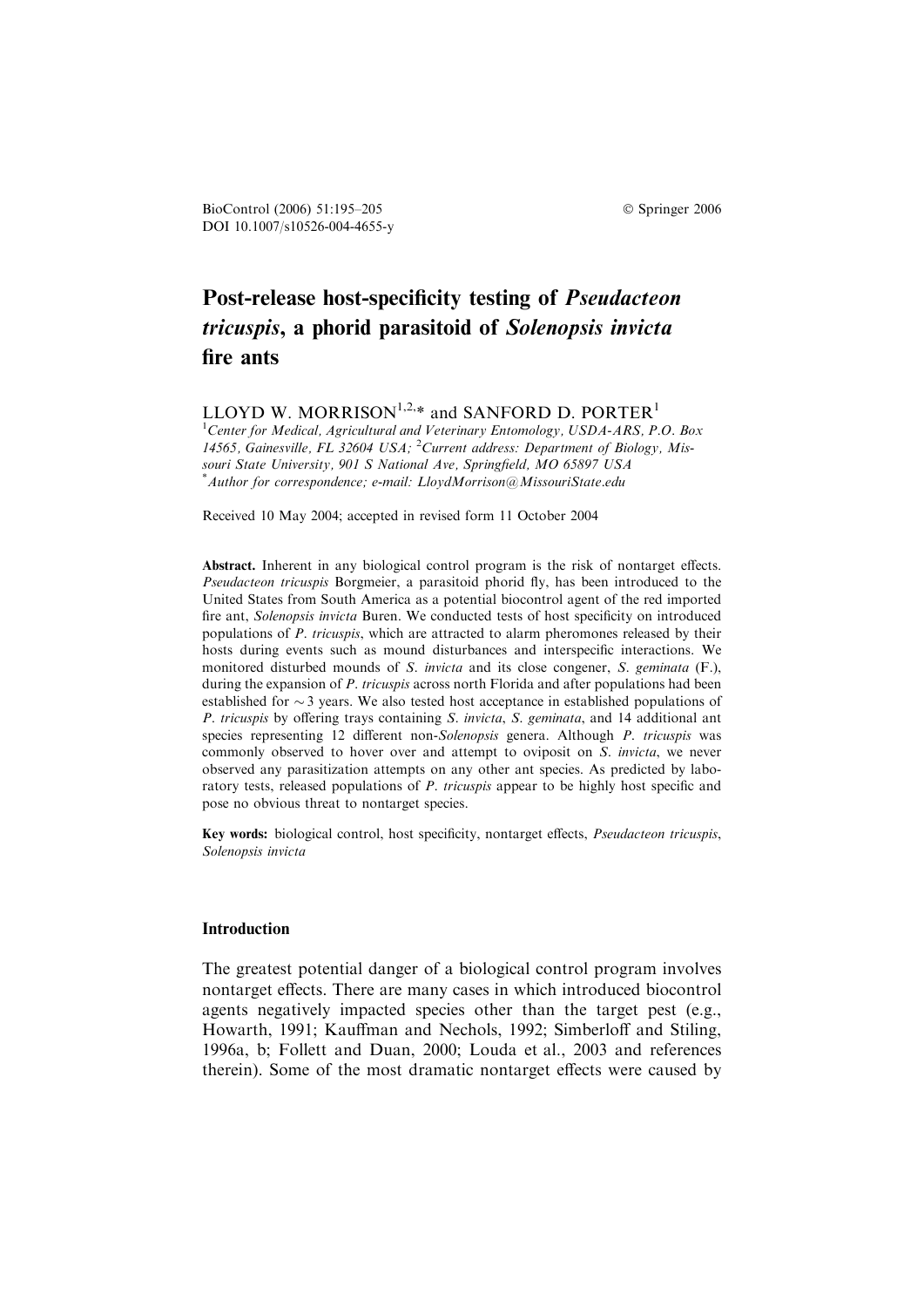the release of generalized vertebrate predators in the early days of biological control. Other types of biocontrol agents, however, have proven safer. For example, there are no published cases, to our knowledge, of sustained nontarget effects from parasitoids considered to be host-specific upon their release in the continental US.

Biocontrol efforts have been criticized because testing of host-specificity preceding introduction of alien species has often been perfunctory or non-existent (Civeyrel and Simberloff, 1996). Presumably, many released biocontrol agents have had little or no substantial impacts on nontarget species. Yet evidence for nontarget effects is scarce in most cases because post-release monitoring of nontarget species has been minimal (Simberloff and Stiling, 1996a; Stiling and Simberloff, 2000). Even if potential biocontrol agents are tested extensively in quarantine before release in the field, another danger exists: The behavior of an alien species may differ in the quarantine facility compared to the field (i.e., a cage effect), or the species may adapt or evolve to affect nontarget organisms (Hopper et al., 1993; Secord and Karieva, 1996).

An example of a biological control agent that has been tested extensively for host-specificity prior to release are phorid flies in the genus Pseudacteon, which are parasitoids of Solenopsis fire ants (Porter, 1998a; Morrison, 2000a). Host-specificity testing has been conducted on several *Pseudacteon* species in the field in South America (Porter et al., 1995; Porter, 1998b) and in quarantine facilities in the United States (Gilbert and Morrison, 1997; Morrison and Gilbert, 1999; Porter and Alonso, 1999; Porter, 2000). The South American Pseudacteon species tested revealed no tendencies to attack ant genera other than Solenopsis, and limited tendencies (depending upon the Pseudacteon species) to attack species outside the saevissima complex.

Host location behavior in parasitoids, however, often involves a hierarchy of physical and chemical stimuli (Vinson, 1976; Weseloh, 1981), and behavior in small attack trays in the lab may not accurately predict host–parasitoid interactions in the field. For example, Pseudacteon tricuspis Borgmeier will frequently parasitize foraging S. invicta Buren workers in small attack boxes in the laboratory (Morrison, 2000b), although P. tricuspis is not attracted from a distance to S. invicta foraging activity in the field (Morrison and King, 2004). In nature this Pseudacteon species is attracted to activity related to the release of alarm pheromones, such as mound disturbances, interspecific interactions, and mating flights (Morrison and King, 2004). Thus it appears that any potential impacts of this species on the target host will not be mediated through foraging per se.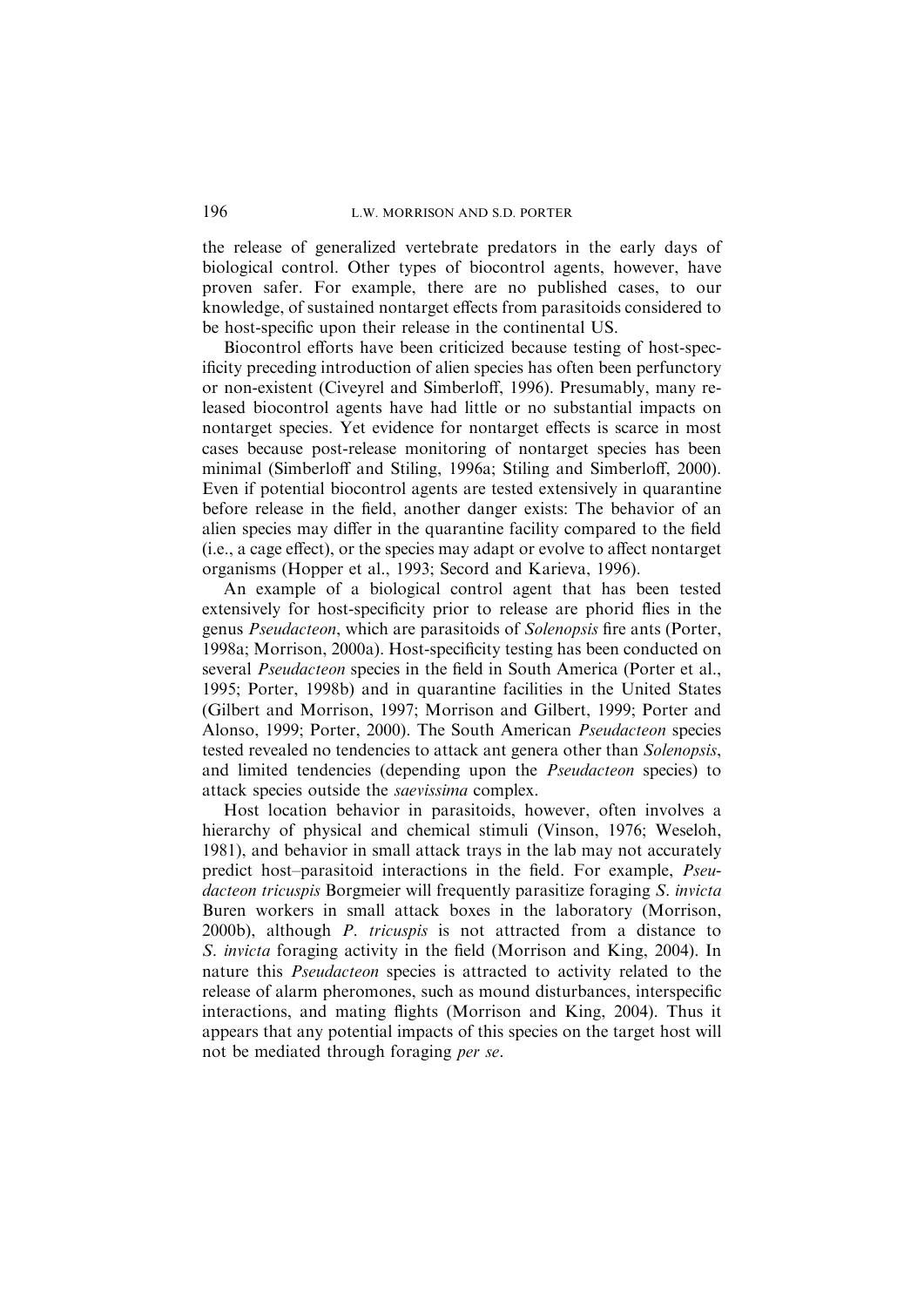We conducted a set of field experiments to verify the host-specificity of released populations of P. tricuspis in north Florida during the expansion of this population, and after this species had been established for several years and gone through 12–15 generations in the field.

#### **Methods**

P. tricuspis was first successfully released and established in Gainesville, Alachua County, Florida in 1997. It has since been released at other sites in Alachua County as well as in 10 other southeastern states (Porter et al., 1999). P. tricuspis has dispersed at rates of up to 30 km per year and now inhabits most of northern Florida (Porter et al., 2004).

We tested the host-specificity of P. tricuspis in the field at two time intervals: (1) during the expansion of P. tricuspis from Alachua County across northern Florida, and (2) after P. tricuspis had been established in Alachua County for  $\sim$  3 years. We focused on attraction to S. *invicta*, the target host, and S. geminata (F.), a close congener native to the southeastern United States. Most S. geminata colonies disturbed in the field were the orange–red variety  $(rufa)$ , which is predominant in north central Florida, but some colonies ( $\sim$  15%) were the black variety (*ni*gra; see Trager, 1991). Other closely related native Solenopsis species known to be parasitized by Pseudacteon species (e.g., S. xyloni McCook) are not known to occur in north Florida.

P. tricuspis flies are attracted to disturbed S. *invicta* mounds, apparently locating their hosts through chemoreception of alarm pheromones (Morrison and King, 2004). Such disturbances may occur naturally due to trampling by large animals (e.g., cattle), digging by small animals (e.g., armadillos), or machinery (e.g., mowers). We located sites where both S. *invicta* and S. *geminata* were present, and disturbed 5–10 mounds of each with a small shovel (as in Porter et al., 2004). Usually all mounds (of both species) at a site were within 100 m of each other. We examined the mounds for the presence of P. tricuspis flies for 30 min. Phorid parasitoids that are attracted to mound disturbances usually appear within 20–30 min (often within the first 5 min; personal observations). With increasing time after a disturbance, fewer workers are present on the surface and the disturbance becomes progressively less attractive to P. tricuspis. We examined six sites in this manner during the expansion of P. tricuspis across north Florida (November 2000–October 2001), and six sites after P. tricuspis had been established for  $\sim$  3 years (September–October 2003).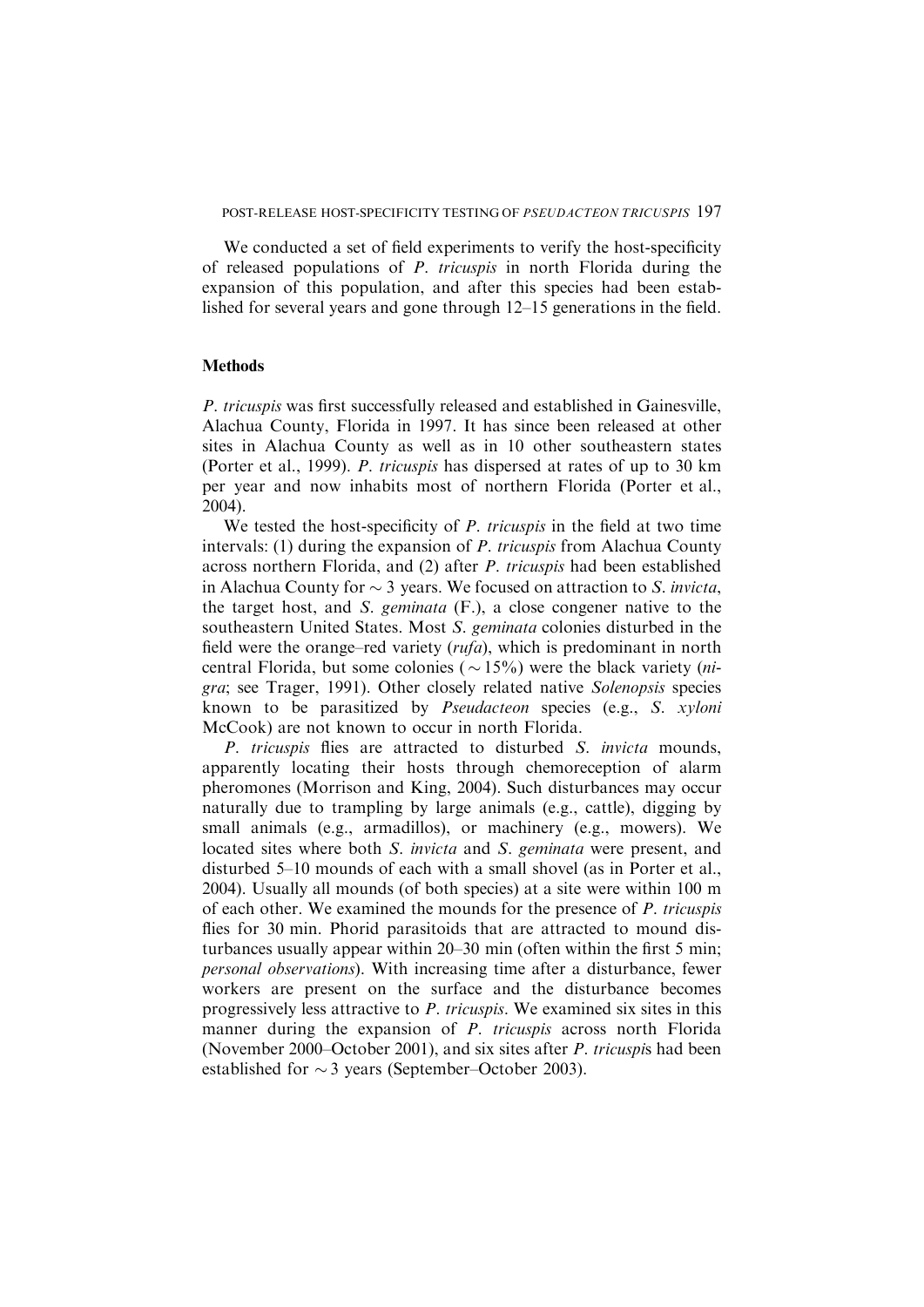## 198 L.W. MORRISON AND S.D. PORTER

Because mound densities and the number of workers/mound were usually lower for S. geminata than for S. invicta, we also conducted a series of host-specificity trials by setting out equivalent biomasses of ants in trays. We selected sites where P. tricuspis was relatively abundant, and set out four trays each of S. invicta and S. geminata (rufa variety). Each tray was 40 cm  $\times$  26 cm  $\times$  8 cm (length  $\times$  width  $\times$  depth) and contained 2 g of worker ants, each from a different colony. Trays were placed along a transect  $\sim$  1 m apart in an alternate arrangement (i.e., no adjacent trays contained the same ant species). We observed all eight trays for 20 min, recording the number of P. tricuspis hovering over each tray at 5 min intervals. After 20 min had elapsed, we removed the S. invicta trays, leaving the S. geminata trays in place. At this point, P. tricuspis phorids were present in the area and had been actively attacking S. invicta, so we could be certain that the absence of oviposition attempts on S. geminata was not due to a dearth of flies or fly inactivity. We observed the four S. geminata trays for an additional 20 min, recording the number of P. tricuspis at 5 min intervals. This procedure was replicated at three sites in Alachua County during October 2003.

We also tested for attraction to ants in other genera. We used 14 different species of ants, in 12 unique genera from five subfamilies (Table 1). We set out six trays of S. invicta (1.5 g of workers and 1.5 g of brood in each tray). Again, each tray contained ants from a different colony. We recorded the number of  $P$ . tricuspis hovering over each tray at 5 min intervals for 20 min. We then removed the S. invicta trays and replaced them with the 14 trays of ants from other genera. Once again, at this point we could be certain that P. tricuspis phorids were present in the area and motivated to attack. The numbers and biomass of non-Solenopsis workers varied with the colony size and body size typical of each species. The trays with non-Solenopsis ants were observed for 20 min. This procedure was replicated at three different sites in Alachua County in October 2003.

Because Pseudacteon flight activity is limited by cold temperatures (Morrison et al., 1999), all trials were conducted on warm days ( $\geq$ 24 °C). All observations were made between 12:00 and 16:00, when P. tricuspis is most active (Pesquero et al., 1996). Voucher specimens have been placed in the Florida State Collection of Arthropods in Gainesville, FL.

## Results

During the P. tricuspis expansion phase, we monitored 47 S. invicta mounds and 22 S. geminata mounds at six different sites. (S. geminata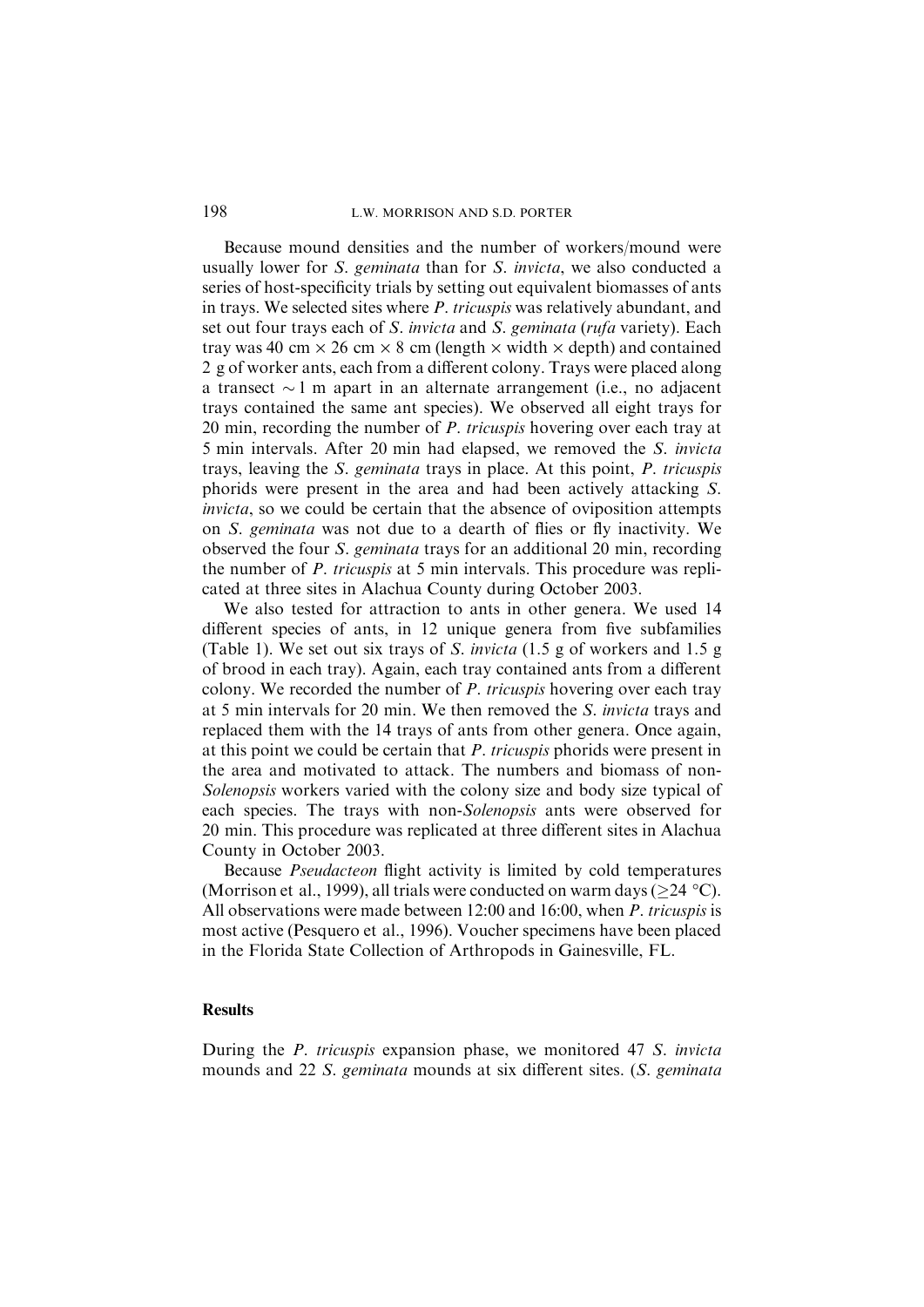Table 1. Non-Solenopsis ant species used in field tests

| Ponerinae                                    |
|----------------------------------------------|
| <i>Odontomachus brunneus</i> (Patton)        |
| Pseudomyrmecinae                             |
| <i>Pseudomyrmex pallidus</i> (F. Smith)      |
| Myrmecinae                                   |
| <i>Pogonomyrmex badius</i> (Latreille)       |
| Aphaenogaster miamiana Wheeler               |
| Aphaenogaster cf. carolinensis Wheeler       |
| Pheidole dentata Mayr                        |
| Crematogaster pilosa Emery                   |
| Crematogaster minutissima Mayr               |
| <i>Cyphomyrmex rimosus</i> (Spinola)         |
| <i>Trachymyrmex septentrionalis</i> (McCook) |
| Dolichoderinae                               |
| <i>Dorymyrmex bureni</i> (Trager)            |
| <i>Forelius pruinosus</i> (Roger)            |
| Linepithema humile (Mayr)                    |
| Formicinae                                   |
| Camponotus floridanus (Buckley)              |
|                                              |

was not as common as *S. invicta* in the areas sampled along the expansion front.) P. tricuspis was observed at 13 (28%) of the S. invicta mounds, but never at any S. geminata mounds. This difference was significant ( $\chi^2$  = 7.498, p = 0.0062, df = 1; chi-square test of homogeneity; Daniel, 1990).

After *P. tricuspis* had been established for  $\sim$  3 years, we monitored 46 S. invicta mounds and 55 S. geminata mounds at six different sites. P. tricuspis was observed at 23 (50%) of the S. invicta mounds, and possibly at one of the S. geminata mounds ( $\chi^2 = 32.1$ ,  $p = 0.0001$ ,  $df = 1$ ). One fly, apparently *P. tricuspis*, was observed hovering over a disturbed S. geminata mound for several seconds. No oviposition attempts were observed, however, and the fly left the mound before it could be collected and its identity verified.

In tests of attraction to S. geminata and S. invicta in trays, P. tricuspis was never observed hovering over any trays containing S. geminata, neither when trays were adjacent to S. invicta trays nor after S. invicta trays had been removed and only S. geminata remained. In contrast, male and female P. tricuspis flies were commonly observed hovering over trays with S. invicta and females frequently attempted to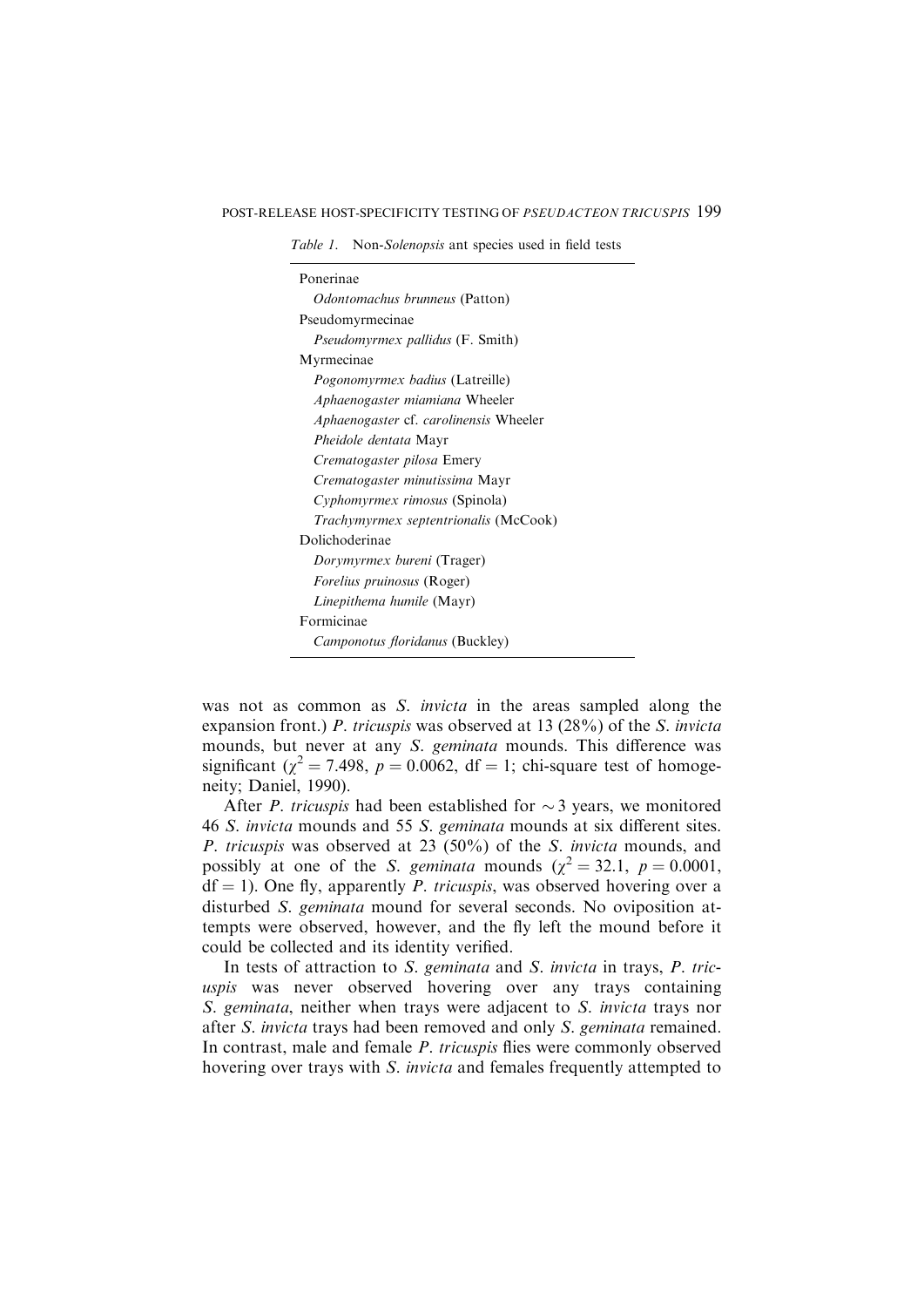Table 2. Number of P. tricuspis phorid flies and number of trays occupied by P. tricuspis in field tests offering ant workers in trays. All numbers are averaged over three sites

| Ant species                                                                           | Cumulative # of <i>P. tricuspis</i> (# of trays with<br>P. tricuspis) |                                                  |                  |                  |  |
|---------------------------------------------------------------------------------------|-----------------------------------------------------------------------|--------------------------------------------------|------------------|------------------|--|
|                                                                                       | 5 min                                                                 | $10 \text{ min}$                                 | $15 \text{ min}$ | $20 \text{ min}$ |  |
| Experiment $#1$                                                                       |                                                                       |                                                  |                  |                  |  |
| <i>S. invicta</i> offered simultaneously with <i>S. geminata</i> $(0-20 \text{ min})$ |                                                                       |                                                  |                  |                  |  |
| <i>S. invicta</i> (four trays)                                                        | 7.7(2.0)                                                              | 9.7(3.0)                                         | 9.0(2.7)         | 9.7(2.7)         |  |
| <i>S. geminata</i> (four trays) $0(0)$                                                |                                                                       | 0(0)                                             | 0(0)             | 0(0)             |  |
| <i>S. geminata</i> offered alone (20–40 min)                                          |                                                                       |                                                  |                  |                  |  |
| <i>S. geminata</i> (four trays)                                                       | 0(0)                                                                  | 0(0)                                             | 0(0)             | 0(0)             |  |
| Experiment $#2$                                                                       |                                                                       |                                                  |                  |                  |  |
| <i>S. invicta</i> offered alternately with non- <i>Solenopsis</i> ant genera          |                                                                       |                                                  |                  |                  |  |
| <i>S. invicta</i> (six trays)                                                         |                                                                       | $(6.3 \ (3.3) \ \ 11.0 \ (4.7) \ \ 16.0 \ (5.0)$ |                  | 17.6(4.7)        |  |
| $(0-20 \text{ min})$                                                                  |                                                                       |                                                  |                  |                  |  |
| non- <i>Solenopsis</i> genera                                                         | 0(0)                                                                  | 0(0)                                             | 0(0)             | 0(0)             |  |
| $(14 \text{ trays}) (20 - 40 \text{ min})$                                            |                                                                       |                                                  |                  |                  |  |

oviposit (Table 2). At all three sites, P. tricuspis was observed at three of the four S. invicta trays at some point in the trials.

In the tests with non-Solenopsis ant genera, multiple P. tricuspis flies (males and females) were usually present at trays with S. invicta (Table 2). P. tricuspis was present at all six trays at some point in the trials at two sites, and present at five of six trays at the third site. In contrast, no P. tricuspis, nor any other parasitic phorid, was observed at any trays of non-Solenopsis ant genera. Variation in P. tricuspis abundance at S. invicta trays in the two sets of trials was likely due to daily variability in weather conditions.

## **Discussion**

In previous host-specificity tests conducted in the field in Brazil, P. tricuspis was never observed attacking ant genera other than Solenopsis, or Solenopsis species outside the saevissima complex (Porter et al., 1995; Porter, 1998b). Pre-release tests conducted in quarantine facilities in the United States revealed a few  $($ <10) apparent oviposition attempts by P. tricuspis on S. geminata, which is considered native to the United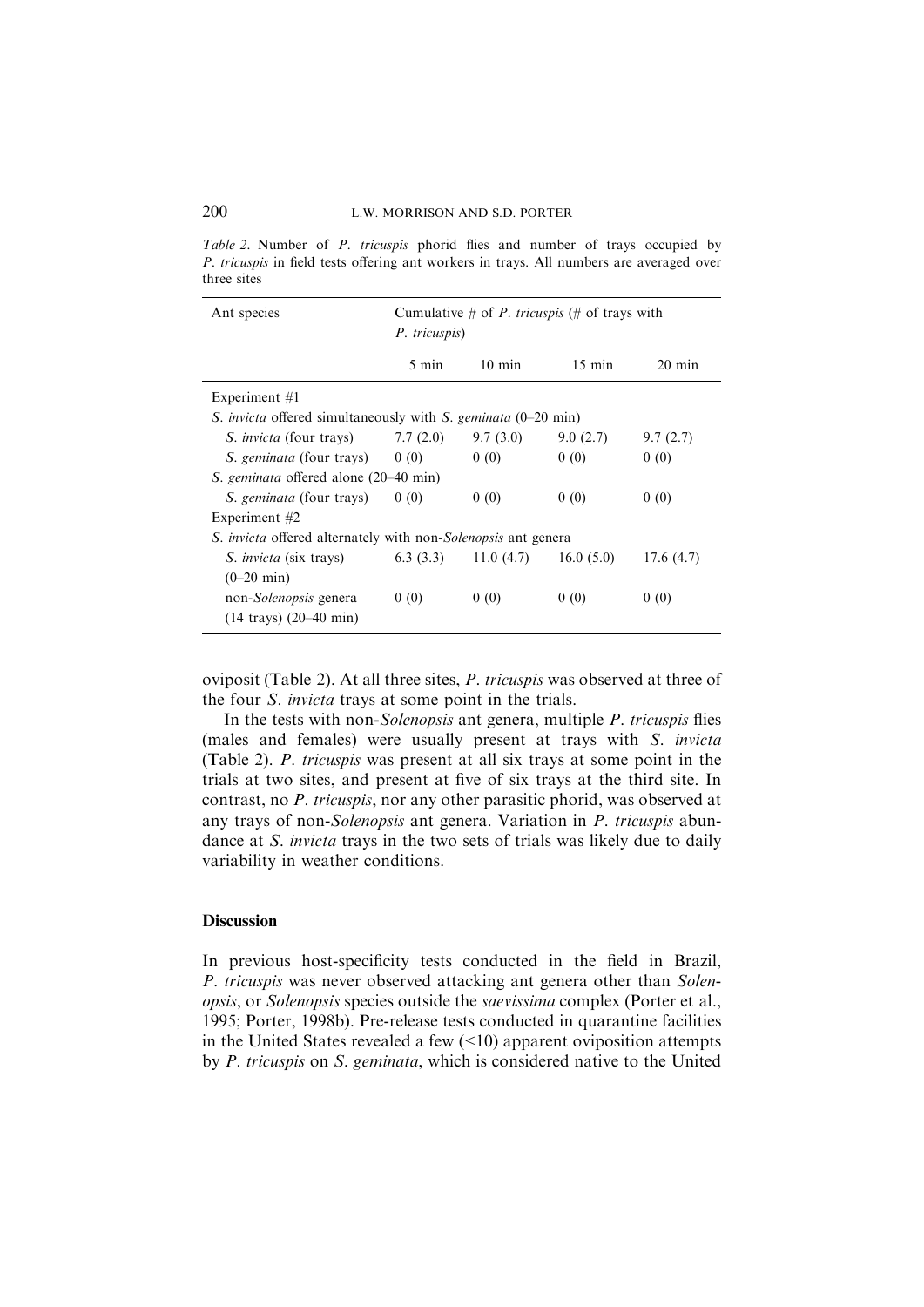States (Trager, 1991), compared to hundreds of confirmed ovipositions on S. invicta (Gilbert and Morrison, 1997; Porter and Alonso, 1999). All apparent ovipositions by P. tricuspis on S. geminata occurred after transferring a P. tricuspis female from a tray where it was parasitizing S. invicta. Although the chemical or physical cues associated with S. geminata rarely lead to parasitization attempts, P. tricuspis is capable of developing in S. geminata in the laboratory (Porter and Alonso, 1999).

Assuming 4–5 generations per year (SDP, unpublished data), our post-release tests of host acceptance in the field were conducted 12–15 generations after P. tricuspis colonized these sites. Yet P. tricuspis revealed the same high levels of host-specificity observed in pre-release tests in South America and in quarantine facilities. These results confirm the persistence of host preference in released populations of P. tricuspis in the United States. It is encouraging that P. tricuspis showed virtually no interest in parasitizing S. *geminata* or any other ant species. An introduced biocontrol agent with a low acceptance of nontarget species may still pose a threat to the native fauna if its population is sufficiently large (Lynch et al., 2002).

Surprisingly, we never observed any native phorid flies attempting to parasitize S. geminata, nor have we observed native phorids associated with S. geminata in north Florida on any other occasions. Yet S. geminata is host to a number of Pseudacteon species in other parts of its range, including Texas (Brown and Morrison, 1999; Morrison et al., 1999), the Bahamas, and the Caribbean (Disney, 1991). Both the orange–red variety  $(rufa)$ , which is predominant in Texas, and the black variety (nigra), which is predominant in the Bahamas and Caribbean, are present in Florida.

P. tricuspis was present at a relatively higher proportion of S. invicta mounds ~3 years after colonization compared to the initial expansion phase (50 vs. 28%, respectively). The explanation for this difference is most likely that P. tricuspis populations were relatively low along the colonization front during the expansion phase, but increased in abundance after they had been established for several years at a site (Porter et al., 2004).

During the tests comparing host acceptance of S. invicta vs. S. geminata, one S. invicta tray (from one colony) never attracted P. tricuspis, although the other three S. invicta trays (from three other colonies) did. Some S. invicta colonies appear to be more attractive to P. tricuspis than others (Morrison and King, 2004); one possible mechanism is variation in the chemical signals released by the ants.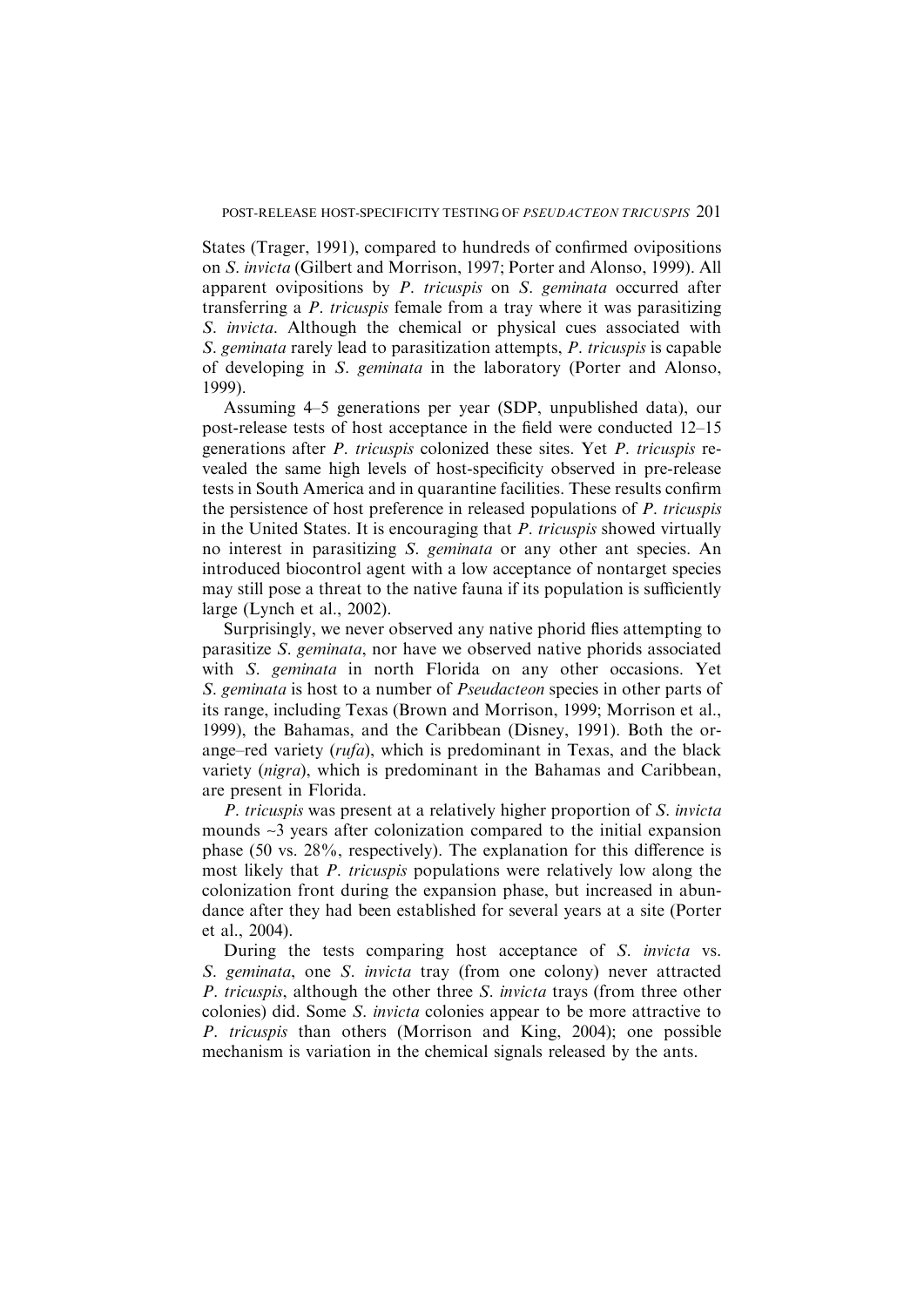# 202 L.W. MORRISON AND S.D. PORTER

Pseudacteon species that are parasitoids of Solenopsis fire ants appear to initially locate their hosts from a distance by olfaction, and then switch to visual cues at close distances (Gilbert and Morrison, 1997; Orr et al., 1997; Porter, 1998a; Porter and Alonso, 1999). P. tricuspis, like other Pseudacteon species, prefers to parasitize workers within a certain size range (Morrison et al., 1997). Larger Pseudacteon species parasitize larger worker ants, and the size of the ant head capsule is positively correlated with the size of the developing phorid. Workers of some of the non-Solenopsis ants that we tested were clearly much larger or smaller than this size range, although the point of our tests was to gauge attraction rather than developmental ability.

Overall, our results indicate that after 3 years released populations of P. tricuspis appear to pose no threat to native S. geminata populations. Other native Solenopsis species in the size range attacked by P. tricuspis, such as S. xyloni, have not been tested, although S. xyloni has been virtually excluded wherever *S. invicta* is present (Wilson and Brown, 1958; Tschinkel, 1988; Porter et al., 1991; Trager, 1991). P. tricuspis is known to parasitize the invasive S. richteri Forel and S. invicta  $\times S$ . richteri hybrids (Porter et al., 1997), and other South American Solenopsis species in the saevissima complex (Folgarait et al., 2002).

P. tricuspis has never been observed to be attracted to any other ant genera and, even if attracted, would probably not be able to complete development in most ant species. This is due to the highly coevolved mechanisms of egg insertion into the live worker ant and development in the ant head capsule (Porter, 1998a; Morrison, 2000a). It would be difficult to imagine that Pseudacteon phorids would be able to switch to some novel non-ant host.

Finally, even though released *P. tricuspis* populations may reach relatively high abundances in the United States (Morrison and Porter, 2005a), after 3 years there are no indications that this species is responsible for any deleterious effects (direct or indirect) on any nontarget organisms. Adult Pseudacteon are small and cryptic, with short adult life spans (Porter, 1998a; Morrison, 2000a). In fact, the only time parasitoid Pseudacteon species have been observed in the field is in the presence of their host ants.

A recent multi-year field experiment in north Florida was unable to document any measurable impact of introduced P. tricuspis parasitoids on host S. invicta populations (Morrison and Porter, 2005b). It is possible that phorid fly parasitoids are not major factors regulating fire ant populations. Alternatively, introduced Pseudacteon species may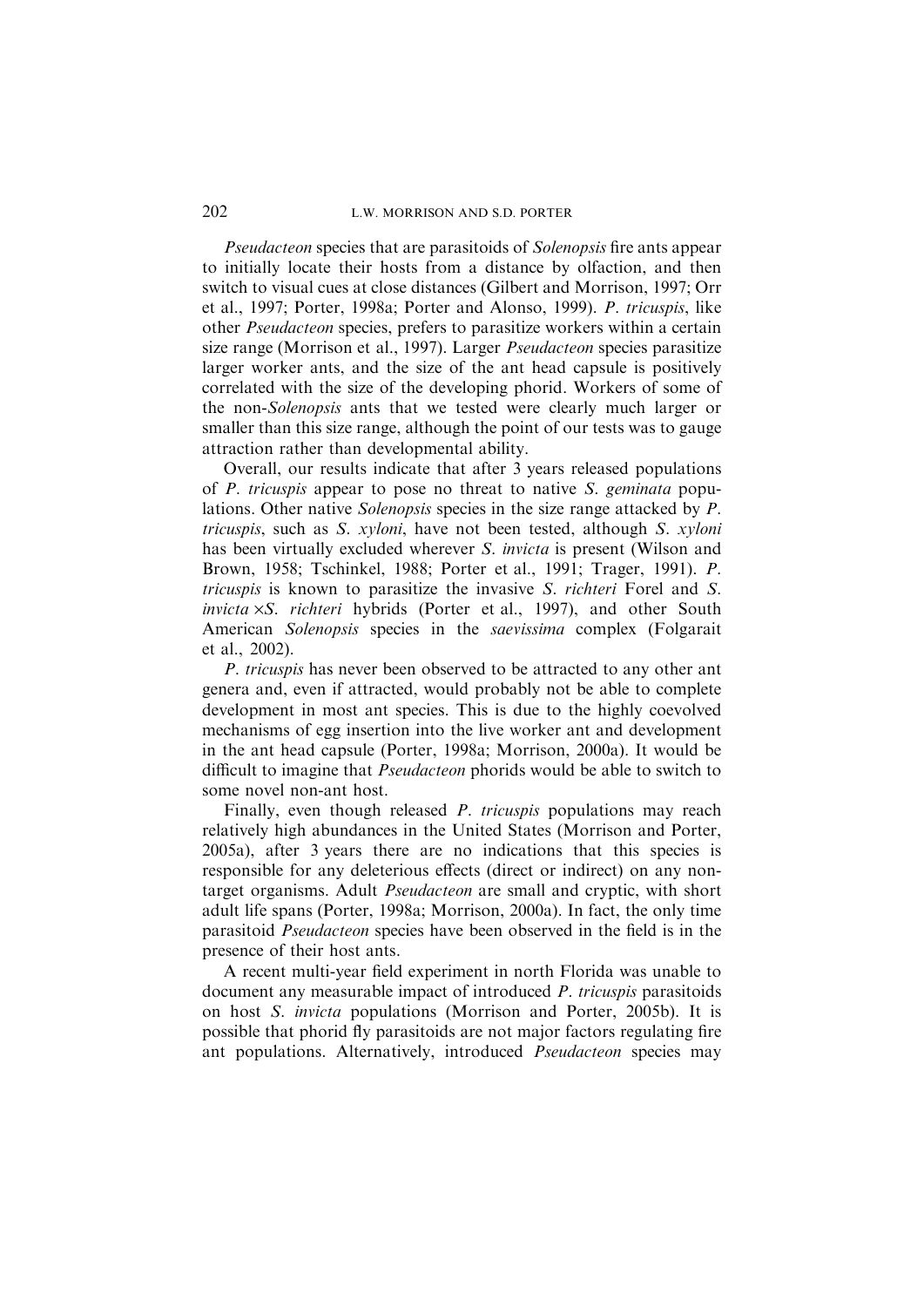require many years, or multiple phorid species may need to be introduced, before a measurable effect becomes apparent.

#### Acknowledgements

This work was supported by the USDAs National Research Initiative Competitive Grants Program, award #99-35316-7849. L.R. Davis, Jr. and R.J. Vazquez collected the ant colonies used. L.R. Davis, Jr. assisted with data collection. J.A. Briano and L.E. Gilbert provided helpful comments on a previous version of this manuscript.

## **References**

- Brown, B.V. and L.W. Morrison, 1999. New Pseudacteon (Diptera: Phoridae) from North America that parasitizes the native fire ant Solenopsis geminata (Hymenoptera: Formicidae). Ann. Entomol. Soc. Am. 92: 308–311.
- Civeyrel, L. and D. Simberloff, 1996. A tale of two snails: is the cure worse than the disease? Biodiv. Conserv. 5: 1231–1252.
- Daniel, W.W., 1990. Applied Nonparametric Statistics. PWS-KENT, Boston.
- Disney, R.H.L., 1991. The fire-ant parasitoids of the *Pseudacteon spatulatus* complex (Diptera, Phoridae; Hymenoptera, Formicidae). Sociobiology 18: 283–298.
- Folgarait, P.J., O.A. Bruzzone, R.J.W. Patrock and L.E. Gilbert, 2002. Developmental rates and host specificity for *Pseudacteon* parasitoids (Diptera: Phoridae) of fire ants (Hymenoptera: Formicidae) in Argentina. J. Econ. Entomol. 95: 1151–1158.
- Follett, P.A. and J.J. Duan (eds), 2000. Nontarget Effects of Biological Control. Kluwer Academic Publishers, Boston.
- Gilbert, L.E. and L.W. Morrison, 1997. Patterns of host specificity in *Pseudacteon* parasitoid flies (Diptera: Phoridae) that attack Solenopsis fire ants (Hymenoptera: Formicidae). Environ. Entomol. 26: 1149–1154.
- Hopper, K.R., R.T. Roush and W. Powell, 1993. Mate finding, dispersal, number released, and the success of biological control introductions. Ecol. Entomol. 18: 321– 331.
- Howarth, F.G., 1991. Environmental impacts of classical biological control. Annu. Rev. Entomol. 36: 485–509.
- Kauffmann, W.C. and J.R. Nechols (eds), 1992. Selection Criteria and Ecological Consequences of Importing Natural Enemies. Entomological Society of America, Lanham, Maryland.
- Louda, S.M., R.W. Pemberton, M.T. Johnson and P.A. Follett, 2003. Nontarget effects – The Achilles' Heel of biological control? Retrospective analyses to reduce risk associated with biocontrol introductions. Annu. Rev. Entomol. 48: 365–396.
- Lynch, L.D., A.R. Ives, J.K. Waage, M.E. Hochberg and M.B. Thomas, 2002. The risks of biocontrol: transient impacts and minimum nontarget densities. Ecology 12: 1872– 1882.
- Morrison, L.W., 2000a. Biology of *Pseudacteon* (Diptera: Phoridae) ant parasitoids and their potential to control imported Solenopsis fire ants (Hymenoptera: Formicidae). Recent Res. Dev. Entomol. 3: 1–13.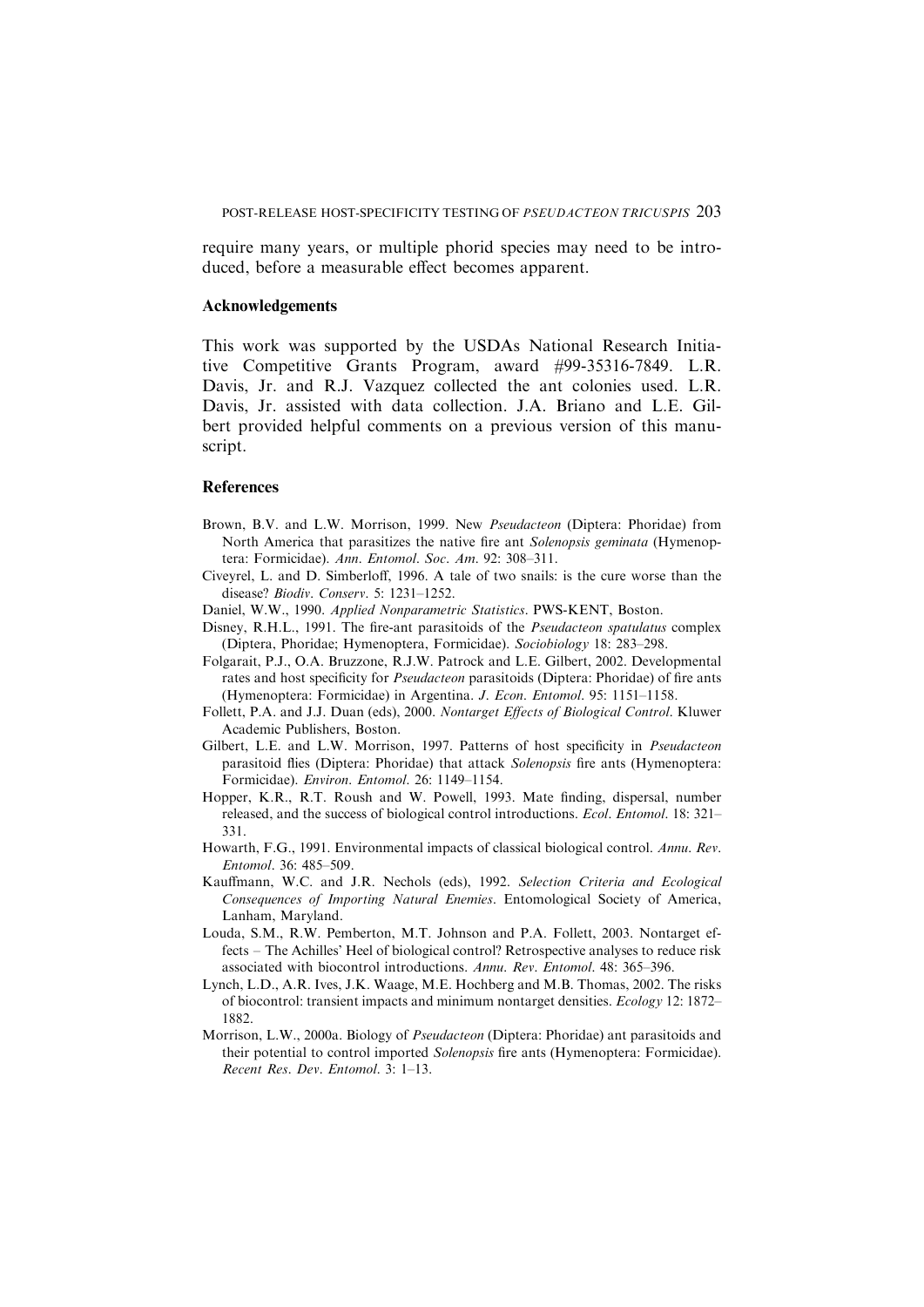- Morrison, L.W., 2000b. Mechanisms of Pseudacteon parasitoid (Diptera: Phoridae) effects on exploitative and interference competition in host Solenopsis ants (Hymenoptera: Formicidae). Ann. Entomol. Soc. Am. 93: 841–849.
- Morrison, L.W., C.G. Dall'Agilo-Holvorcem and L.E. Gilbert, 1997. Oviposition behavior and development of *Pseudacteon* flies (Diptera: Phoridae), parasitoids of Solenopsis fire ants (Hymenoptera: Formicidae). Environ. Entomol. 26: 716–724.
- Morrison, L.W. and L.W. Gilbert, 1999. Host specificity in two additional Pseudacteon spp. (Diptera: Phoridae), parasitoids of Solenopsis fire ants (Hymenoptera: Formicidae). Florida Entomol. 82: 404–409.
- Morrison, L.W., E.A. Kawazoe, R. Guerra and L.E. Gilbert, 1999. Phenology and dispersal in *Pseudacteon* flies (Diptera: Phoridae), parasitoids of *Solenopsis* fire ants (Hymenoptera: Formicidae). Ann. Entomol. Soc. Am. 92: 198–207.
- Morrison, L.W. and J.R. King, 2004. Host location behavior in a parasitoid of imported fire ants. J. Insect Behav. 17: 367–383.
- Morrison, L.W. and S.D. Porter, 2005a. Phenology and parasitism rates in introduced populations of Pseudacteon tricuspis, a parasitoid of Solenopsis invicta. BioControl, 50: 127–141.
- Morrison, L.W. and S.D. Porter. 2005b. Testing for population-level impacts of introduced Pseudacteon tricuspis flies, phorid parasitoids of Solenopsis invicta fire ants. Biol. Control 33: 9–19.
- Orr, M.R., S.H. Seike and L.E. Gilbert, 1997. Foraging ecology and patterns of diversification in dipteran parasitoids of fire ants in South Brazil. Ecol. Entomol. 22: 305–314.
- Pesquero, M.A., S. Campiolo, H.G. Fowler and S.D. Porter, 1996. Diurnal patterns of ovipositional activity in two Pseudacteon fly parasitoids (Diptera: Phoridae) of Solenopsis fire ants (Hymenoptera: Formicidae). Florida Entomol. 79: 455–457.
- Porter, S.D., 1998a. Biology and behavior of Pseudacteon decapitating flies (Diptera: Phoridae) that parasitize Solenopsis fire ants (Hymenoptera: Formicidae). Florida Entomol. 81: 292–309.
- Porter, S.D., 1998b. Host-specific attraction of *Pseudacteon* flies (Diptera: Phoridae) to fire ant colonies in Brazil. Florida Entomol. 81: 423–429.
- Porter, S.D., 2000. Host specificity and risk assessment of releasing the decapitating fly, Pseudacteon curvatus, as a classical biocontrol agent for imported fire ants. Biol. Control 19: 35–47.
- Porter, S.D. and L.E. Alonso, 1999. Host specificity of fire ant decapitating flies (Diptera: Phoridae) in laboratory oviposition tests. J. Econ. Entomol. 92: 110– 114.
- Porter, S.D., A.P. Bhatkar, R. Mulder, S.B. Vinson and D.J. Clair, 1991. Distribution and density of polygyne fire ants (Hymenoptera: Formicidae) in Texas. J. Econ. Entomol. 84: 866–874.
- Porter, S.D., H.G. Fowler, S. Campiolo and M.A. Pesquero, 1995. Host specificity of several Pseudacteon (Diptera: Phoridae) parasites of fire ants (Hymenoptera: Formicidae) in South America. Florida Entomol. 78: 70–75.
- Porter, S.D., L.A. Nogueira de Sá, K. Flanders and L. Thompson, 1999. Field releases of the decapitating fly Pseudacteon tricuspis. 1999 Imported Fire Ant Conference, Charleston, South Carolina. p. 102.
- Porter, S.D., L.A. Nogueira de Sá and L.W. Morrison, 2004. Establishment and dispersal of the fire ant decapitating fly Pseudacteon tricuspis in North Florida. Biol. Control. 29: 179–188.